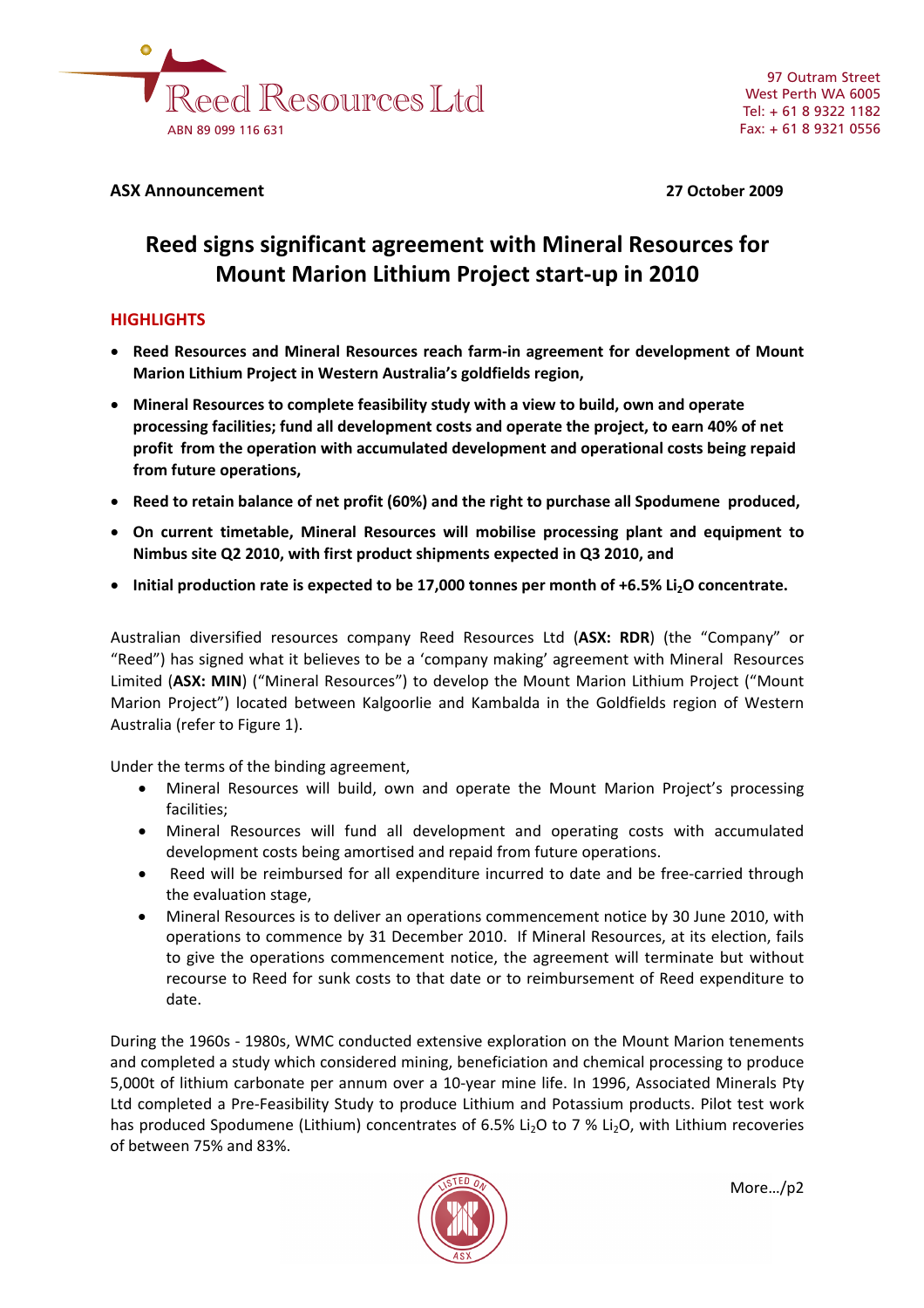The Feasibility Study, which is underway, will confirm the parameters by which initial production will occur, particularly in relation to the mix of chemical/ glass grade products. Initially, the project is to deliver up to 1Mtpa of ore (or the equivalent of 200,000 tonnes of concentrate at 6.5% Li<sub>2</sub>O) to a Mineral Resources designed and built start‐up plant alongside Reed's existing Nimbus processing plant. This is planned to continue until a larger plant and increased production is required.

"It is possible for production to be 'fast‐tracked' in this manner given the high level of confidence Reed and Mineral Resources has in the resource at the Mount Marion Project, that is based on the extensive work carried out by previous owners," said Reed Resources Managing Director Chris Reed.

The initial 'fast track' production activity at Mount Marion will involve Mineral Resources mining the No.1 deposit, hauling the ore a short distance to Reed's Nimbus tenement for processing through a modular Crushing and DMS plant supplied by Mineral Resources. The Spodumene concentrate would then to be railed by Mineral Resources from Kalgoorlie to Port.

Mineral Resources, which has extensive experience in the construction and operation of significant mining operations throughout Australia, expects to mobilise a processing plant and related equipment to Nimbus in Q2 2010. First shipments of product, at a production rate of 17,000 tonnes per month of +6.5% Li2O concentrate, is expected to commence from Q3 2010, subject to a decision to mine and obtaining all necessary approvals.

In conjunction with these activities Mineral Resources will also conduct a Feasibility Study on the establishment of a large standalone plant located at the Mount Marion Project, with processed ore railed to Port.

Mineral Resources will be entitled to 40% of net profit from the operations at the Mount Marion Project, with Reed retaining the balance of net profit and the right to purchase all Spodumene produced.

Reed Resources Managing Director Chris Reed believes the agreement with Mineral Resources will ensure the project is successfully developed in a timely and cost effective manner.

"Mineral Resources has extensive experience in the construction and operation of successful low‐ cost mining operations in Australia and is the perfect partner to assist us to bring the Mount Marion Lithium Project into production in 2010," Mr Reed said.

"This agreement enables Reed to fast‐track this project into production and without the need to raise capital or secure project debt."

The Mount Marion Lithium Project is located close to significant infrastructure, including road, rail, grid‐power and gas pipeline, and is 40km from the established mining city of Kalgoorlie‐Boulder (refer to Figure 1).

"The close proximity of the high‐grade resources to existing infrastructure, coupled with Mineral Resources' proven expertise in funding and operating a supply chain from mine to port, will ensure the Mount Marion Lithium Project is monetised as soon as possible and without the necessity for any further dilution to shareholders," Mr Reed added.

The Mount Marion Project is held by Reed Resources under an option agreement (ASX announcement 13 August 2009).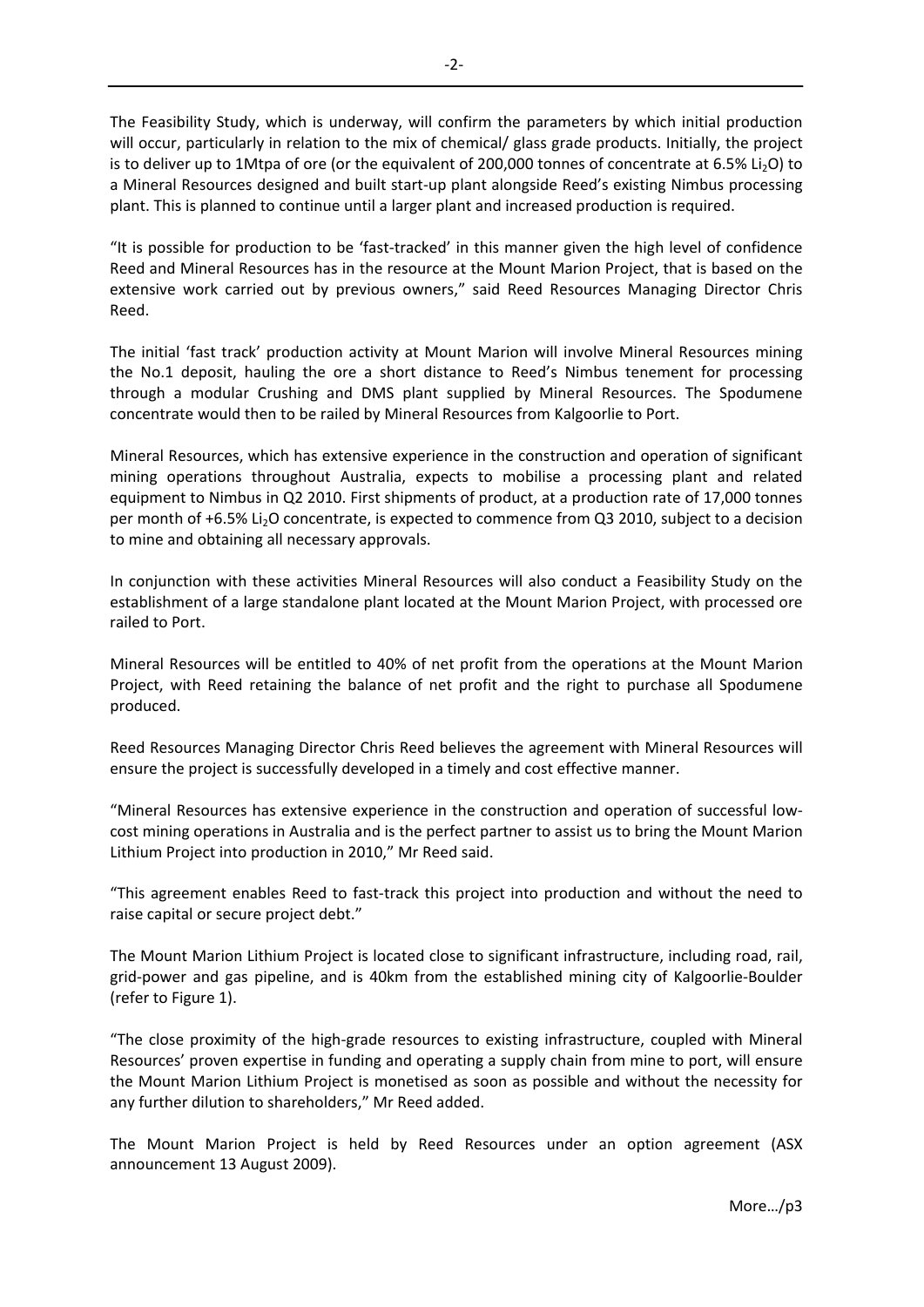## **About the Lithium market**

The Lithium market has included some of the best performing stocks of the year due to the short supply and high future demand growth of products which use Lithium.

Demand for Lithium Carbonate is forecast to triple over the next 10 years (Source: 2009 Lithium Markets & Supply Markets Conference, Santiago, Chile).

Main uses for Lithium are: batteries (particularly for electric/hybrid cars), glass, lubricants, pharmaceuticals, air‐conditioning and chemicals.

There is currently two ASX‐listed companies targeting Lithium production, Galaxy Resources Limited (ASX: GXY) and Orocobre Limited (ASX: ORE).

**Ends** 

For further information contact:

**Reed Resources** Chris Reed Managing Director Tel: 08 9322 1182

**Media** David Tasker Professional Public Relations Tel: 9388 0944/ 0433 112 936 Em: [david.tasker@ppr.com.au](mailto:david.tasker@ppr.com.au)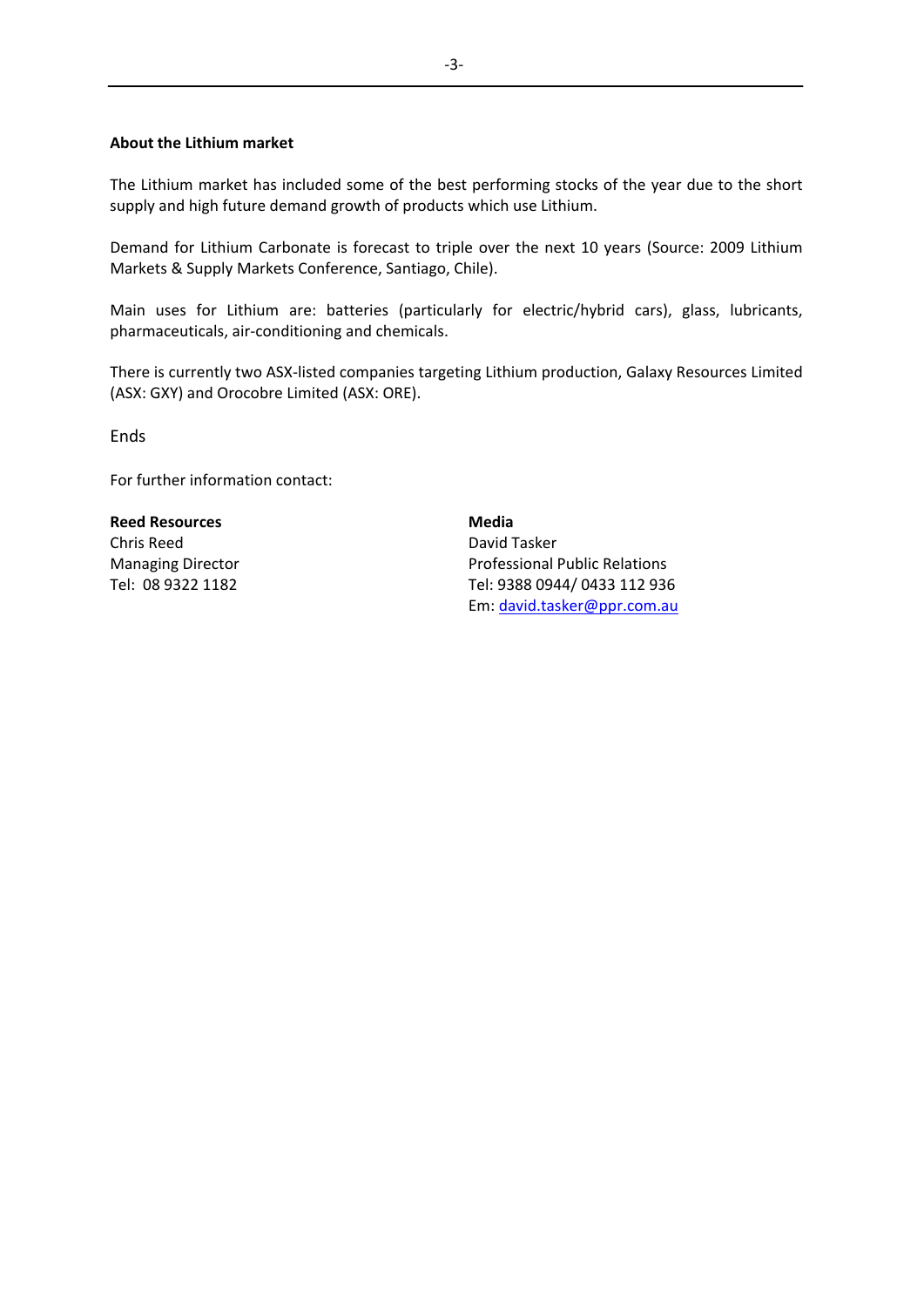#### **About Reed Resources**

Reed Resources Ltd is a diversified mining and exploration Company based in Western Australia. It has modest gold production and is expanding and diversifying its production base.

Reed Resources has five main projects (all in Western Australia) including;

- **Comet Vale** High‐grade underground gold mine in JV with Kingsrose Mining Limited (until 31 May 2010).
- **Barrambie** Definitive Feasibility Study completed on a Ferrovanadium operation to produce 6300t of vanadium per annum. Currently in approvals process.
- **Mount Finnerty** Iron ore JV with Cliffs Natural Resources & Nickel JV with Western Areas NL.
- **Mount Marion** Option agreement over high‐grade Lithium project located about 40km south of Kalgoorlie.
- **Bell Rock Range** Nickel‐Copper‐PGM JV with Anglo American Exploration.

## Website: [www.reedresources.com](http://www.reedresources.com/)

#### **About Mineral Resources**

Mineral Resources Limited is a leading, integrated, Australian‐based mining services and processing company with operations in contract crushing, general mine services, infrastructure provision and recovery of base metal concentrate for export.

Operations are supplemented by rehabilitation and sale of heavy duty crushing and processing equipment, hire of engineering and crushing fleet plant and workshop manufacture of polyethylene pipe fittings and components.

Comprising three long standing brands — PIHA, Crushing Services International and Process Minerals International - Mineral Resources has developed a strong reputation for the cost effective delivery of its services and products to the resources and infrastructure sectors.

Mineral Resources currently has manganese operations at Woodie Woodie and Peak Hill in Western Australia and in 2010 will commence operations at the Nicholas Downs manganese operation, also in Western Australia.

On 1 October Mineral Resources announced an agreement with Mining Projects Group Limited (ASX: MP**)** and Oakover Gold Pty Ltd to acquire the rights to all of the iron ore mineralisation on the Talga Peak tenements in Western Australia.

Mineral Resources has also made a bid for ASX‐listed Polaris Metals NL (ASX: POL).

Website: [www.mineralresources.com](http://www.mineralresources.com/)